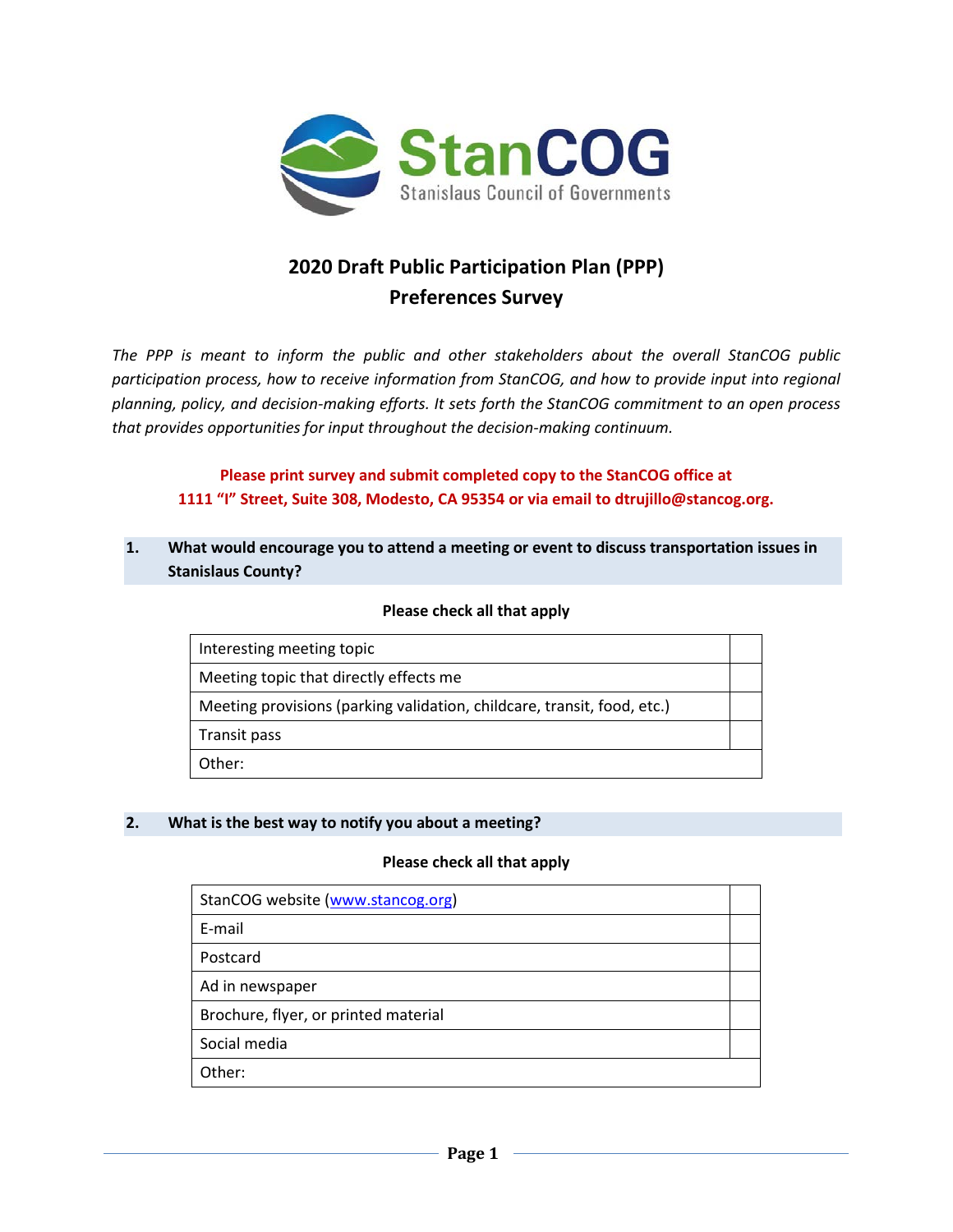## **3. What is the farthest you would be willing to travel for a meeting?**

#### **Please select one**

| 11 to 20 miles<br>1 to 10 miles |  | 21 to 40 miles | Over 40 miles |
|---------------------------------|--|----------------|---------------|
|                                 |  |                |               |

# **4. When do you prefer to attend a meeting?**

## **Please check all that apply**

| During business hours (8 AM to 5 PM) |  |
|--------------------------------------|--|
| During lunch hours (11 AM to 1 PM)   |  |
| Evenings (after 6 PM)                |  |
| Weekends                             |  |
| Other:                               |  |

# **5. How would you prefer to receive information from StanCOG on regional issues?**

#### **Please check all that apply**

| <b>Public meetings</b>               |  |
|--------------------------------------|--|
| E-mail                               |  |
| Brochure, flyer, or printed material |  |
| Social media                         |  |
| StanCOG website                      |  |
| Other:                               |  |

## **6. What topic would you like to be notified about in the future?**

## **Please check all that apply**

| Transportation       |  |
|----------------------|--|
| Land use             |  |
| Transit              |  |
| Public participation |  |
| Other:               |  |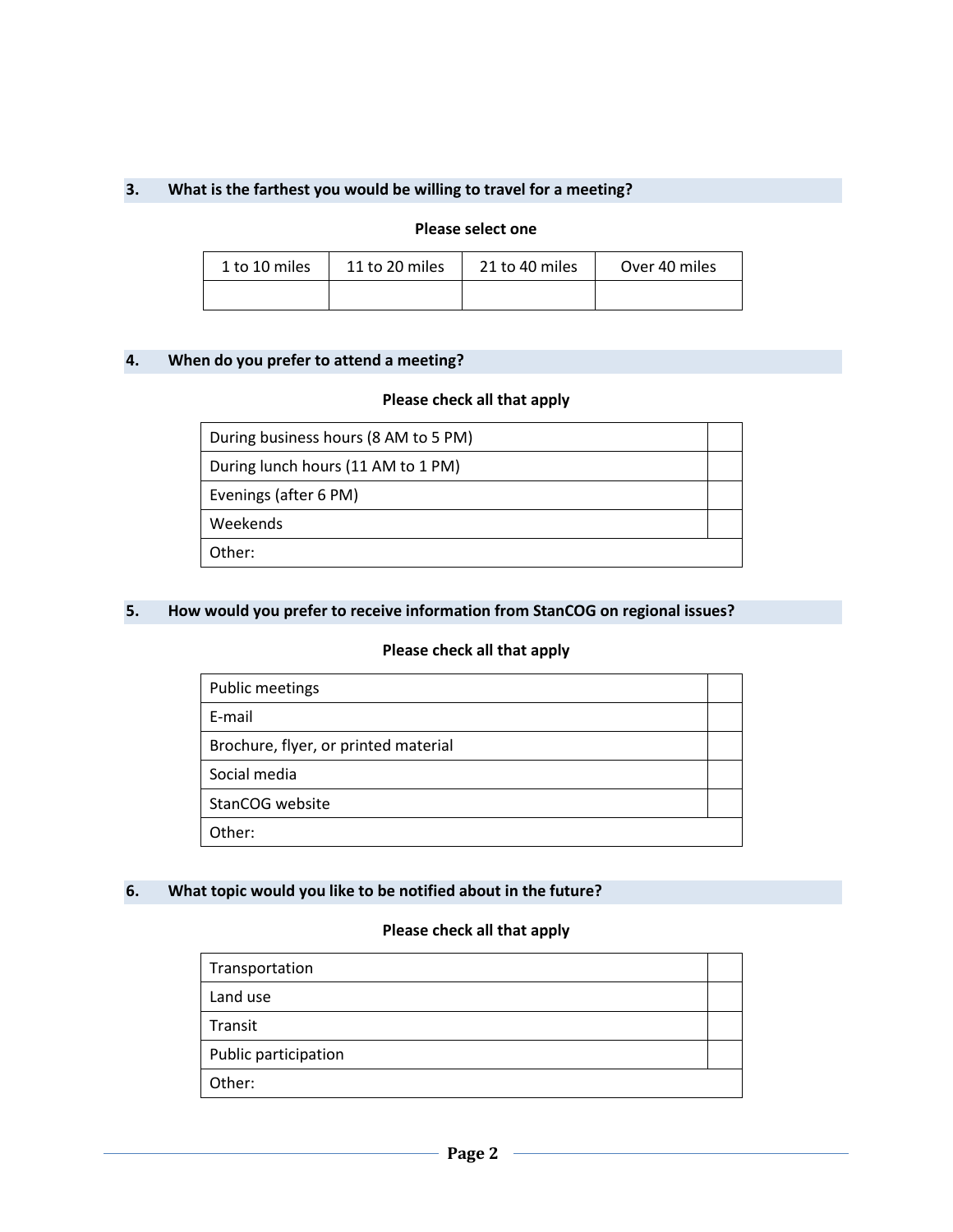## **7. How would you prefer to provide input to StanCOG on regional issues?**

#### **Please check all that apply**

| Public meetings/ workshops |  |
|----------------------------|--|
| E-mail                     |  |
| Online survey              |  |
| Social media               |  |
| Other:                     |  |

#### **8. How would you prefer to have detailed or complicated material presented to you?**

#### **Please check all that apply**

| StanCOG website                          |  |
|------------------------------------------|--|
| Live presentation at meeting or workshop |  |
| Brochure, flyer, or printed material     |  |
| Map, chart, or other visual              |  |
| Other:                                   |  |

#### **9. How would you identify yourself?**

## **Please select one**

| <b>Business person</b>              |  |
|-------------------------------------|--|
| Concerned individual                |  |
| Elected official                    |  |
| Environmental group member or staff |  |
| Community group member or staff     |  |
| Government agency staff             |  |

# **10. Approximately how many times within the last year did you provide StanCOG input on regional issues? (This could be at a meeting, via email, mail, or phone message.)**

## **Please select one**

| 1-3 times a year         |  |
|--------------------------|--|
| 3-5 times a year         |  |
| More than 5 times a year |  |
| <b>Never</b>             |  |